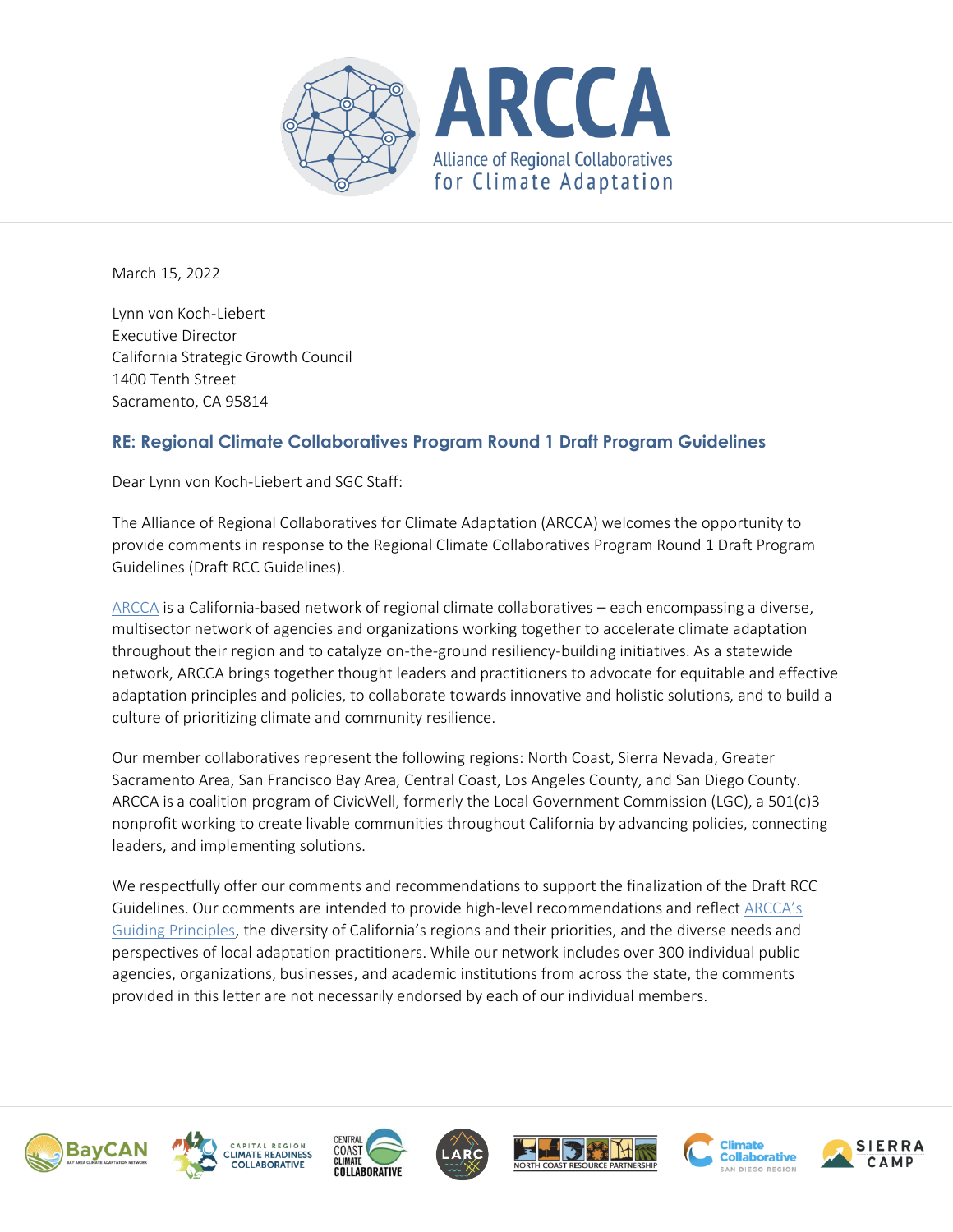

#### *Overarching Comments*

First, we would like to thank you and your team for developing a comprehensive set of draft guidelines for the new Regional Climate Collaboratives (RCC) program and this opportunity to provide feedback. We recognize the multi-faceted challenge of designing a new program to meet SB-1072 legislative mandates and the ambitious, cross-cutting goals of the RCC program while navigating the existing regional climate collaborative landscape. We commend SGC for rising to this challenge by creating additional opportunities for stakeholders throughout California to engage in and inform the guidelines development process.

We support the overall vision of the RCC program and recognize the need to build the capacity of underresourced, historically under-funded communities and regions to secure climate funding, develop actionable plans and projects, and facilitate ongoing collaboration. We also recognize the interconnected challenges faced by community leaders and climate practitioners – insufficient capacity and funding to address the growing impacts of climate change that perpetuate long-standing inequities. As new State programs become available, we believe it is important to understand the existing environment that these programs are stepping into, as well as the potential unintended consequences of limited-term funding programs that could leave behind significant resource gaps that further impair local and regional efforts. We respectfully urge SGC to prioritize existing regional collaboration efforts to build upon and invest in existing infrastructure and hard-won successes; to ensure the most efficient use of State dollars by leveraging existing resources and relationships instead of recreating or duplicating these efforts; and to ensure that the RCC program does not inadvertently undermine the ongoing work of existing regional collaboratives – collaboratives that formed organically through stakeholder-driven processes and continue to play critical roles in their regions to coordinate, catalyze, and build capacity for equitable climate resilience solutions.

#### *Section II: Eligible Activities*

- **Leverage Existing Efforts:** We support the requirement for RCCs to leverage, complement, and build on existing regional efforts and resources for capacity building and technical assistance when developing and implementing their work plans. Although the State's climate resilience budget package is injecting much-needed resources into climate adaptation coordination, planning, and implementation, climate adaptation work overall remains significantly underfunded. This includes funding to sustain existing and ongoing efforts, as well as funding for new programs and projects that will need to be implemented as the impacts of climate change continue to worsen. We encourage the continued development of the RCC program in a way that avoids reinventing the wheel or duplicating existing efforts. We suggest providing assistance to applicants to connect them with existing regional efforts, an effort that ARCCA would be happy to support.
- Increase Award Size: While we recognize the value of Collaboratives conducting the activities described in the Draft RCC Guidelines, there is a glaring mismatch between the required activities and the grant award size. Each activity, considered independently, could easily consume a











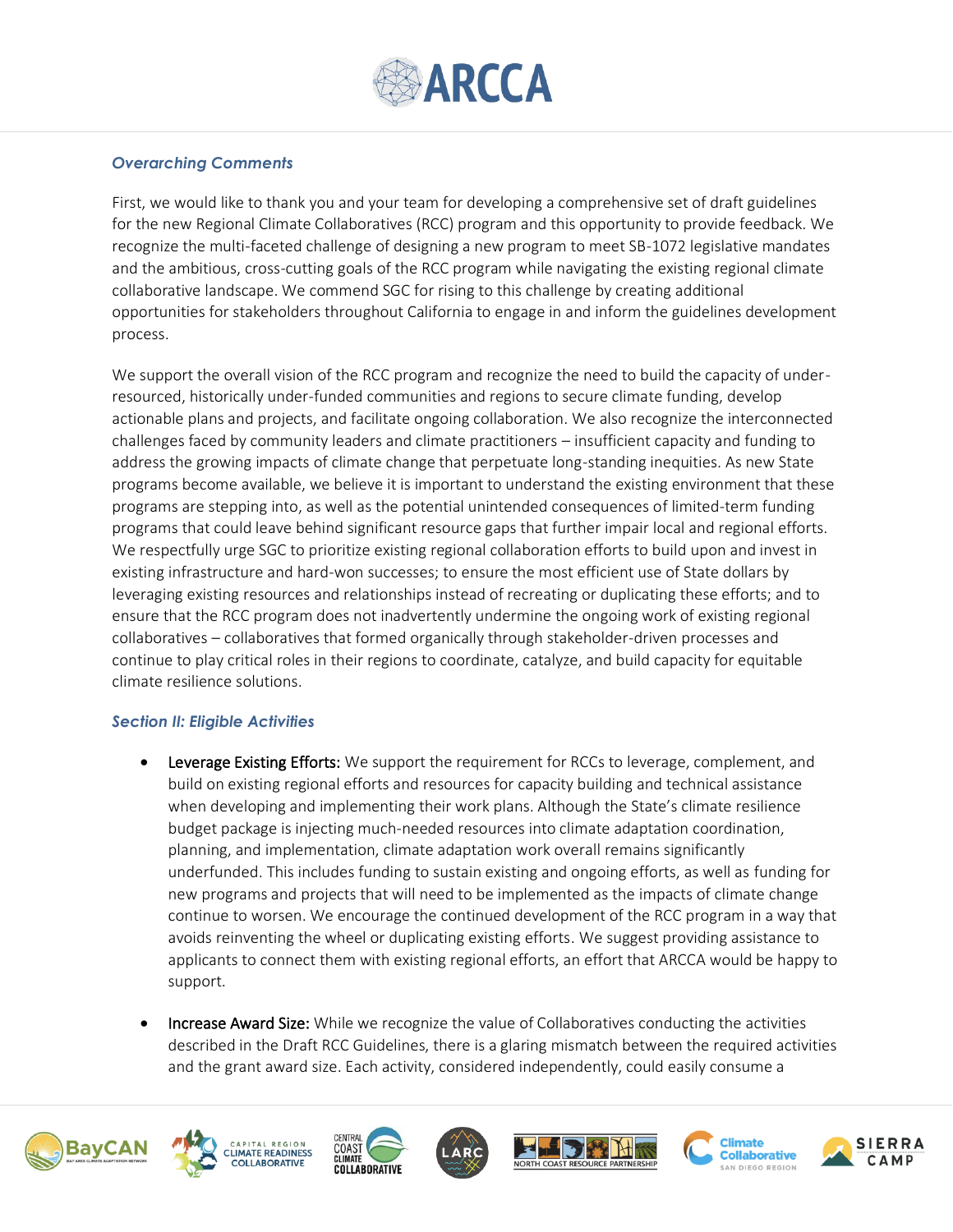

significant portion of the project budget, and requiring new Collaboratives to conduct all thirteen activities could jeopardize their ability to conduct any one of these activities effectively, equitably, and comprehensively. Additionally, considering the severe capacity constraints experienced by the existing climate adaptation workforce, additional funding and time would likely be needed to hire new staff or to increase the capacity of existing staff in order to implement the RCC scope of work. We recommend increasing the grant award size to provide the level of funding needed for Collaboratives to implement the required activities.

**Expand Peer-to Peer Learning:** We are pleased to see the inclusion of Peer-to-Peer Learning as an integral part of the RCC program and believe that peer-to-peer learning among the collaboratives will be an essential element of their long-term success. We propose peer-to-peer learning go beyond the sphere of the collaboratives funded by the RCC program and encourage SGC to facilitate additional peer-to-peer learning between RCCs and other existing regional collaboration efforts, particularly regional efforts that overlap with the geographic footprint of awarded RCCs. We also recommend SGC regularly share program updates, best practices, learnings, and resources with the public to support effective collaboration throughout the state and to further the goals of the RCC program.

## *Section IV: Region and Project Area Eligibility*

- Clarify Regional Definition: While we understand the place-based focus of the RCC program, the way in which a "region" can be defined as a minimum of two census tracts can be problematic for several reasons. This definition is counter-productive to existing and ongoing coordination efforts to address landscape-level climate impacts; years upon years of advocacy to elevate the need for regional, landscape-level approaches to climate adaptation could be jeopardized by the introduction of "regions" as small as two census tracts. This could lead to a fragmentation of resources, focus, and efforts, and risk duplication. As additional State programs adopt regional lenses, the RCC program's unique definition of regions could create confusion, as well as challenges for RCC Collaboratives to easily engage with other existing regional efforts. We strongly recommend SGC include a substantive discussion in the Final RCC Guidelines to acknowledge these challenges and considerations. We also recommend SGC provide more defining characteristics for what constitutes "a region" and "a broader region."
	- o Furthermore, we would like to point out the potential challenges of maintaining an 8 county maximum as the population size could vary considerably. For example, 8 counties in Southern California could easily have 5 or 6 times the number of individuals within its boundaries than 8 counties in Northern California.
- Clarify State Alignment: We were pleased to see the inclusion of the RCC program alongside five other prominent climate adaptation initiatives included in the State's budget, presenting an opportune time to leverage State climate investments for more holistic solutions, more effective coordination, and meaningful progress towards climate resilience. We also appreciate SGC's prior comment that the RCC program could align, to an undetermined degree, with the development











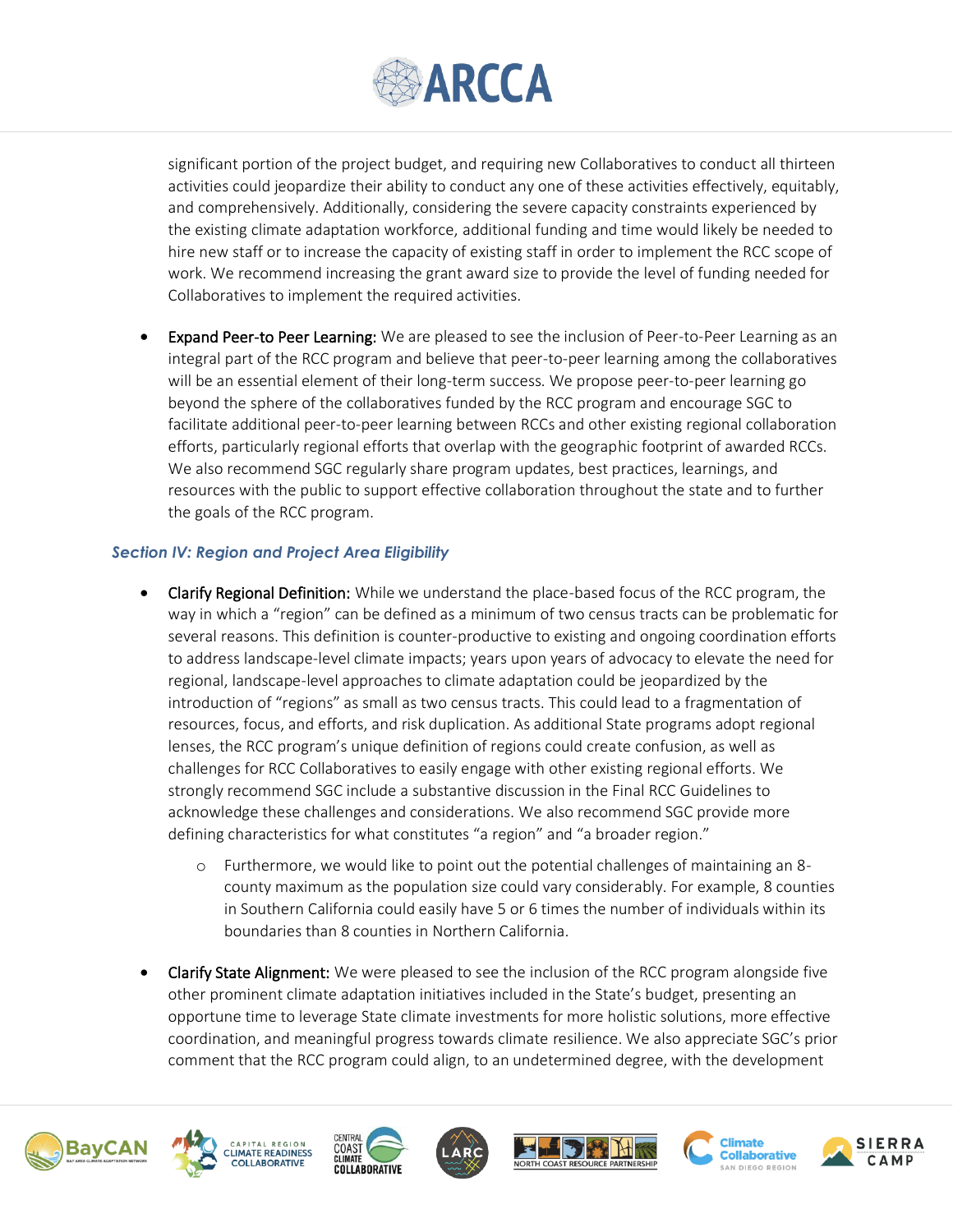

and implementation of the CERF program, in particular. We would like to request SGC provide more information on how the RCC program will be expected to align or interact with other Statefunded programs. We would also like to request assurance that regions working to secure multiple funding opportunities would not be penalized, i.e. confirmation that receiving RCC grant funds would not jeopardize awarded regions from pursuing future climate funds or negatively impact the competitiveness of other regional climate grant applications. Sharing such information could help to alleviate regional concerns related to over-tapping community-based organizations and duplicated efforts.

## *Section V: Eligibility for 'Collective Impact' Collaboratives*

• Increase or Remove Limit: We appreciate the inclusion of 'Collective Impact' Collaboratives, which recognizes differences in existing capacities and networks across regions, as well as the value of broader regional collaboration for local capacity building. First, it is critical to understand that the existence of a collaborative in a region does not imply that the collaborative has sufficient funding to sustain their work. Regional collaboration has been historically difficult to fund and while it would seem that the RCC program is providing additional resources for regional collaboration, the Draft RCC Guidelines instead prioritizes local collaboration (due to how regions are defined) and creates a competitive environment among existing collaboratives (due to the limit of three 'collective impact' collaboratives). We strongly recommend SGC not set a limit for the number of collective impact collaboratives that will be funded given the immense value that existing regional collaboratives can bring to support RCC program goals – their experiences, existing relationships and social infrastructure, suite of best practices, sustainable management and organizational systems, and potential to serve as a foundational stepping stone for even greater climate equity and adaptation work.

#### *Section VI: Collaborative Stakeholder Structure*

- Provide Additional Guidance for Collaborative Stakeholder Structures: We appreciate the detail included in this section and support the development of Collaborative Stakeholder Structures as the decision-making bodies of RCCs. As a network of collaboratives, we understand the importance of establishing clear governance structures that uphold trusted, collaborative spaces for group dialogue and decision-making. We also understand that the process of developing collaborative governance procedures can be a time-intensive process that relies upon the trust established between Partners. We offer a few comments to clarify the timeline and requirements of developing Collaborative Stakeholder Structures.
	- o We commend and support SGC for recognizing the importance of compensating participants for their time informing and contributing to Collaborative governance, as well as the recognition of "additional training, orientation, and support [often being required] to ensure co-equal participation on behalf of residents and lower-capacity organizations." However, it is unclear how much of the Collaborative Stakeholder Structure should be developed as part of the application process (i.e. uncompensated) or











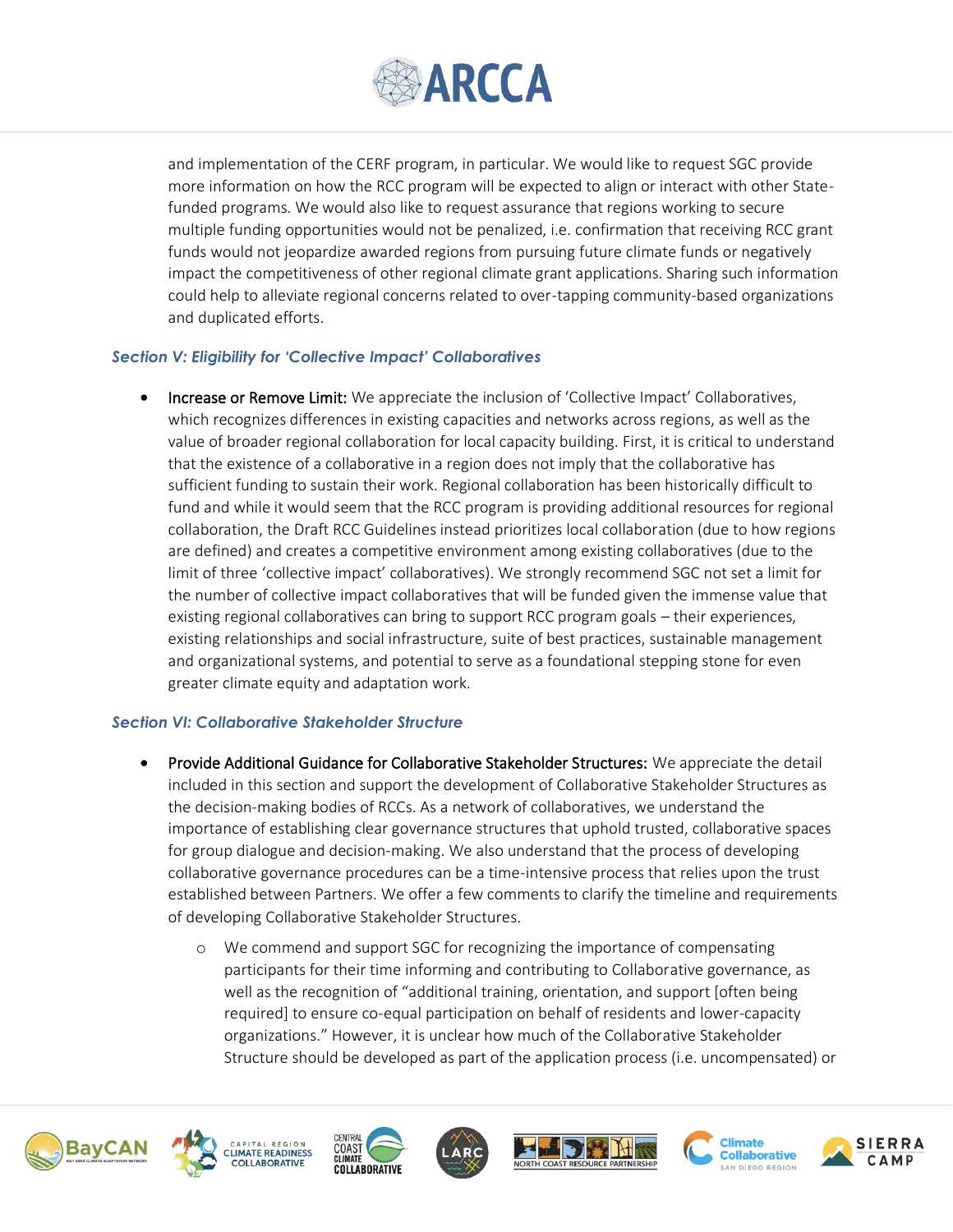

after awards are made. We recommend clarifying the timeline for developing Collaborative Stakeholder Structures and suggest a phased approach that allows participants to be compensated for their contributions.

- o Underserved community-based organizations are already understaffed and are increasingly asked to participate in committees, working groups, and panels with piecemeal funding for each that rarely add up to fund an ongoing staff position. We strongly recommend reflecting these realities in the Final Guidelines and providing strategies and suggestions for engaging and compensating community partners in ways that can address these challenges.
- o We recommend sharing sample or template governance structures, such as from the Transformative Climate Communities program, particularly, to support applicants representing regions without existing climate-focused coalitions or networks.
- Support Managing Stakeholders: We agree that the Managing Stakeholder will serve an important role within Collaboratives and encourage SGC to provide additional support for Managing Stakeholders throughout grant terms. Based on our collective experiences, as established regional climate collaboratives, management-related functions are critical yet potentially time-consuming activities. While existing collaboratives have established effective organizational management systems and trust with their members and partners, newly forming RCC Collaboratives will not have existing infrastructure to lean on (infrastructure specifically designed and developed to serve the Collaborative). While we recognize that management requirements will vary based on the number of Partners, existing relationships/networks, geographic scope, and other factors, the extensive requirements of the RCC program requires an efficient management approach that upholds collaborative governance - an admittedly tough balancing act.
	- o We recommend SGC create and/or source templates, case studies, and/or examples of best practices to share with the Managing Stakeholder to alleviate likely capacity constraints.
	- o We recommend organizing peer-to-peer learning calls specifically for Managing Stakeholders to discuss their approaches, challenges, and solutions with their peers.

## *Section VIII: Evaluation*

Fund Statewide Evaluation: We support the inclusion of ongoing and iterative evaluation to ensure effective project implementation; however, developing metrics, logic models, and evaluation plans can also be a time-consuming and costly endeavor. With consideration to the numerous additional required activities of Collaboratives, as well as the ongoing staff capacity constraints that Collaborative Partners will likely be experiencing when RCC-funded projects launch, we encourage SGC to provide additional support for developing and implementing evaluation plans. If possible, we would recommend hiring an external evaluator to ensure a













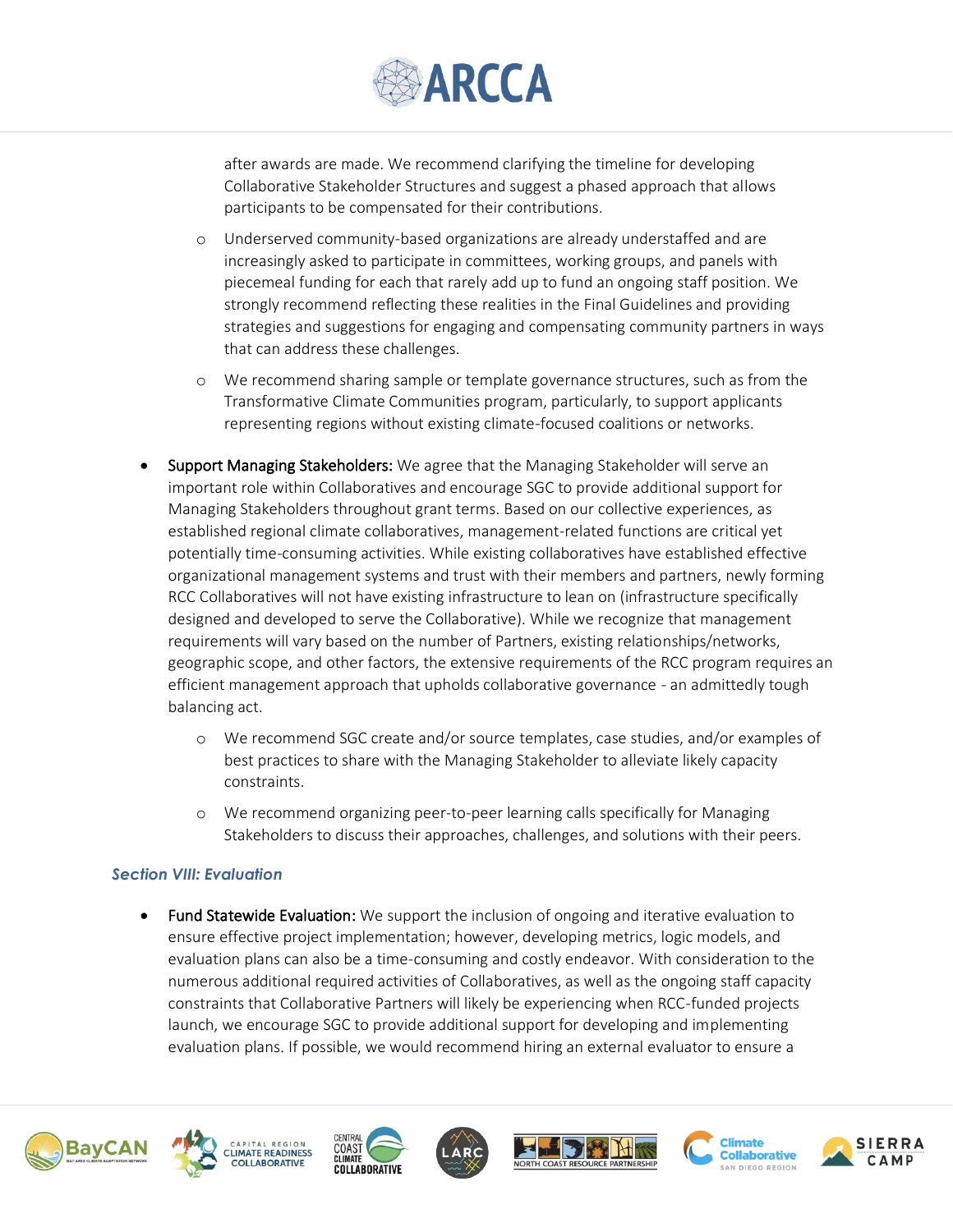

consistent approach and methodology across RCCs and to ensure the best use of program budget as this will likely be much more cost-effective than RCCs hiring their own external evaluators.

- o We also encourage SGC to share relevant evaluation findings and results, on an iterative basis, with California's broader community of climate resilience and equity practitioners to expand the impact and reach of the RCC program.
- Streamline Reporting Requirements: We strongly recommend SGC provide templates, modifiable samples, and staff support to assist Collaboratives in developing their annual reports (and other required deliverables). We encourage SGC to consider the purpose and utility of the information being requested from each Collaborative to identify opportunities for streamlining reporting requirements and minimizing administrative burdens. For example, SGC could consider hiring an additional staff member to support the evaluation requirements of each Collaborative and be assigned the task of writing a collective annual report for all RCC Collaboratives.

## *Section XI: Program Thresholds and Scoring Criteria*

- Prioritize Alignment with Existing Efforts: Building lasting capacity to advance equitable climate solutions takes time; it's an iterative process as some capacity will always be required to build additional capacity. With our current workforce facing severe and growing capacity constraints, it is critical for any new capacity building program to leverage and learn from existing resources, infrastructure, and relationships and apply learnings from past efforts to evolve the practice and generate tangible results. Similarly, building climate resilience is an iterative process that relies on data-driven assessments, comprehensive long-range planning, and coordination across sectors, jurisdictional boundaries, and levels of government. For these reasons, we recommend prioritizing funding for applications that clearly demonstrate alignment with existing efforts to minimize unnecessary and inefficient duplication. We also recommend prioritizing applications that clearly demonstrate active coordination and collaboration with existing regional efforts, which can help to bolster the success of RCC Collaboratives while helping to sustain progress made once the program ends and funding discontinues.
- Evaluation of Collective Impact Collaboratives: We reiterate the importance of incorporating preexisting networks into the new RCC program and recommend that these networks be leveraged to limit duplication and build upon prior successes. At present, however, it is unclear how Collective Impact Collaboratives will be evaluated independently (as compared to a Collaborative application) and if including a pre-existing network as a partner within a Collaborative application would positively or negatively affect the application score. More detail on this process and clearer scoring criteria for Collective Impact Collaboratives would be greatly appreciated.
- Right-size the Application Process: Recognizing the severe capacity constraints being experienced across the climate workforce, potential applicants and partners are likely to face similar capacity constraints. As such, it is essential that the application does not require significant upfront investment, at a level that would prevent organizations that could benefit the most from this